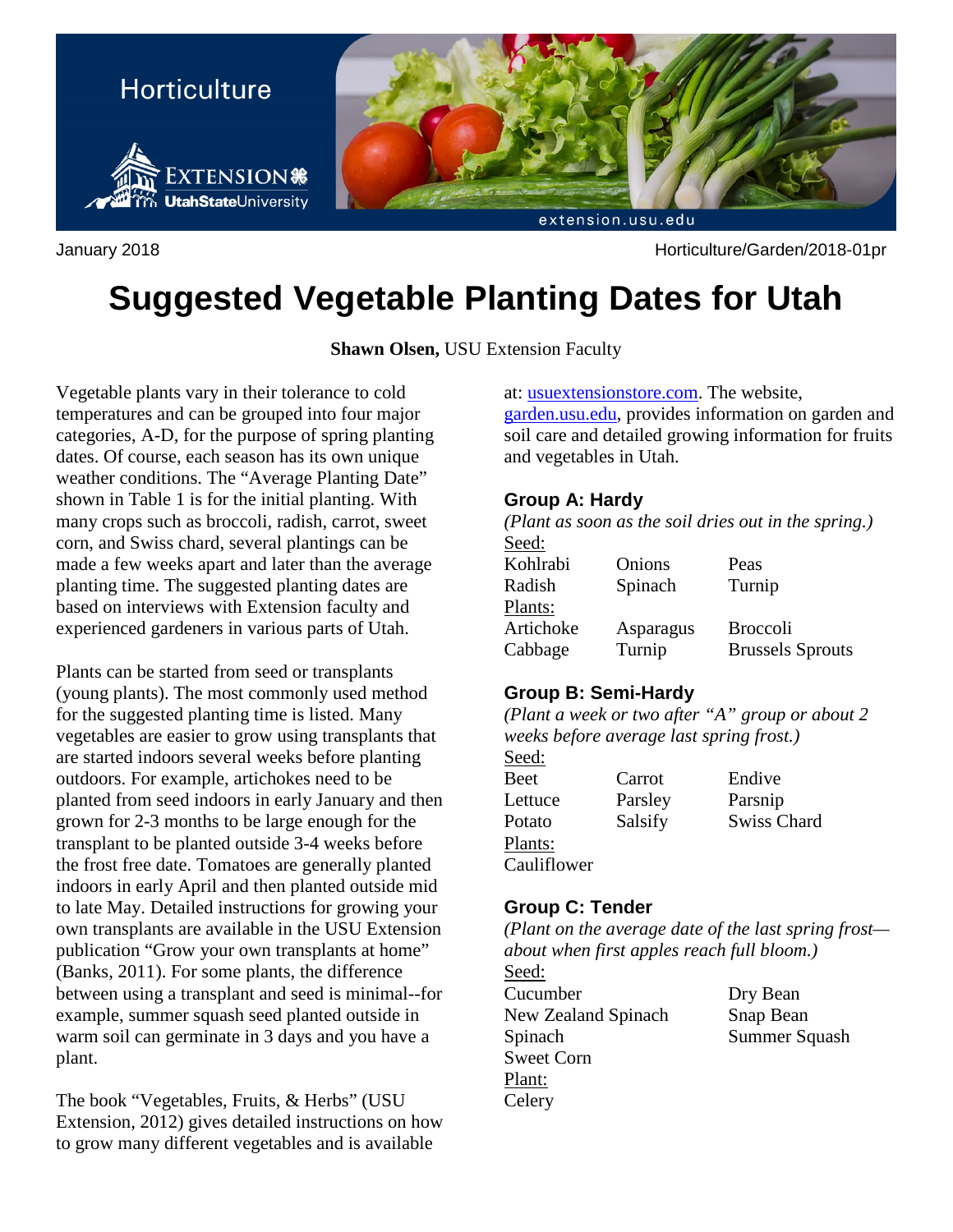**Table 1. Average Last Spring Frost and Suggested Vegetable Planting Dates for Various Locations in Utah.**

|                                | Average            | <b>Vegetable Group and Average Date of Initial Planting</b> |          |             |                     |
|--------------------------------|--------------------|-------------------------------------------------------------|----------|-------------|---------------------|
| <b>City</b>                    | <b>Last Spring</b> | $\mathbf{A}$                                                | B        | $\mathbf C$ | D                   |
|                                | Frost              |                                                             |          |             |                     |
| <b>Beaver</b>                  | June 6             | April 15                                                    | April 25 | May 20      | June $1$ (*P)       |
| <b>Castle Dale</b>             | May 25             | April 15                                                    | April 25 | May 25      | May 15 $(*P)$       |
| <b>Cedar City</b>              | May 21             | April 1                                                     | April 15 | May 20      | June 1              |
| <b>Coalville</b>               | June 18            | May 1                                                       | May 10   | June 10     | May 15 (*P)         |
| <b>Duchesne</b>                | May 23             | April 1                                                     | April 15 | June 1      | May 15 $(*P)$       |
| <b>Farmington</b>              | May 5              | March 15                                                    | March 20 | May 5       | May 20              |
| <b>Fillmore</b>                | May 16             | March 15                                                    | April 1  | May 16      | June 1              |
| <b>Heber</b>                   | June 11            | April 25                                                    | May 5    | June 5      | May 15 $(*P)$       |
| <b>Kanab</b>                   | May 7              | March 25                                                    | April 10 | April 25    | May 15              |
| <b>Laketown</b>                | June15             | May 1                                                       | May 10   | June 1      | June $1$ (*P)       |
| Loa                            | June 15            | May 10                                                      | May 20   | June 1      | June $1$ (*P)       |
| <b>Logan - SW Farm</b>         | May 23             | April 15                                                    | April 25 | May 23      | June 1              |
| Logan - USU                    | May 7              | April 1                                                     | April 10 | May 7       | May 20              |
| <b>Manila</b>                  | June 2             | March 15                                                    | April 1  | May 20      | June $1$ (*P)       |
| <b>Manti</b>                   | May 24             | May 1                                                       | May 10   | May 25      | June $1$ (*P)       |
| <b>Marysvale</b>               | June 3             | May 1                                                       | May 10   | May 20      | May 25 (*P)         |
| <b>Midvale</b>                 | May 13             | March 15                                                    | April1   | May 13      | May 27              |
| <b>Moab</b>                    | April 18           | March 15                                                    | April 1  | April 15    | May 1               |
| <b>Monticello</b>              | May 28             | April 1                                                     | April 15 | June 1      | May 15 $(*P)$       |
| <b>Morgan</b>                  | June 6             | March 15                                                    | April 1  | May 20      | June 1              |
| <b>Nephi</b>                   | May 16             | March 15                                                    | April 1  | May 16      | June 1              |
| Ogden                          | May 3              | March 15                                                    | March 20 | May 3       | May 20              |
| <b>Panguitch</b>               | June 21            | May 10                                                      | May 20   | June 7      | June $1$ (*P)       |
| <b>Price</b>                   | May 12             | March 15                                                    | April 1  | May 12      | May 27              |
| Provo-BYU                      | May 1              | March 15                                                    | March 20 | May 1       | May 20              |
| <b>Provo</b> – Airport         | May 21             | April 1                                                     | April 15 | May 20      | June 1              |
| <b>Richfield</b>               | May 28             | April 1                                                     | April 15 | May 25      | June $1$ (*P)       |
| <b>Salt Lake Int'l Airport</b> | April 26           | March 15                                                    | March 20 | April 26    | $\overline{$ May 15 |
| <b>Salt Lake County--</b>      | April 30           | March 15                                                    | March 20 | April 30    | May 15              |
| <b>Cottonwood Weir</b>         |                    |                                                             |          |             |                     |
| <b>Santaquin</b>               | May 14             | March 15                                                    | April 1  | May 14      | June 1              |
| <b>St George</b>               | March 30           | Feb 15                                                      | March 1  | March 15    | April 1             |
| <b>Tooele</b>                  | May 7              | March 15                                                    | March 20 | May 7       | May 20              |
| <b>Tremonton</b>               | May 3              | March 15                                                    | March 20 | May 3       | May 20              |
| <b>Vernal</b>                  | May 27             | April 1                                                     | April 15 | June 1      | May 15 $(*P)$       |
| <b>West Jordan</b>             | May $10$           | March 15                                                    | April 1  | May 12      | May 27              |
| <b>Conservation Garden</b>     |                    |                                                             |          |             |                     |
| Woodruff                       | June 26            | May 15                                                      | June 1   | n/a         | n/a                 |

## *\*P = Protected with cover*

The occurrence of frost can vary over a short distance due to changes in elevation and topography. Keep records for your own garden area. For average freeze dates in other areas, reference: [climate.usu.edu.](http://www.climate.usu.edu/)